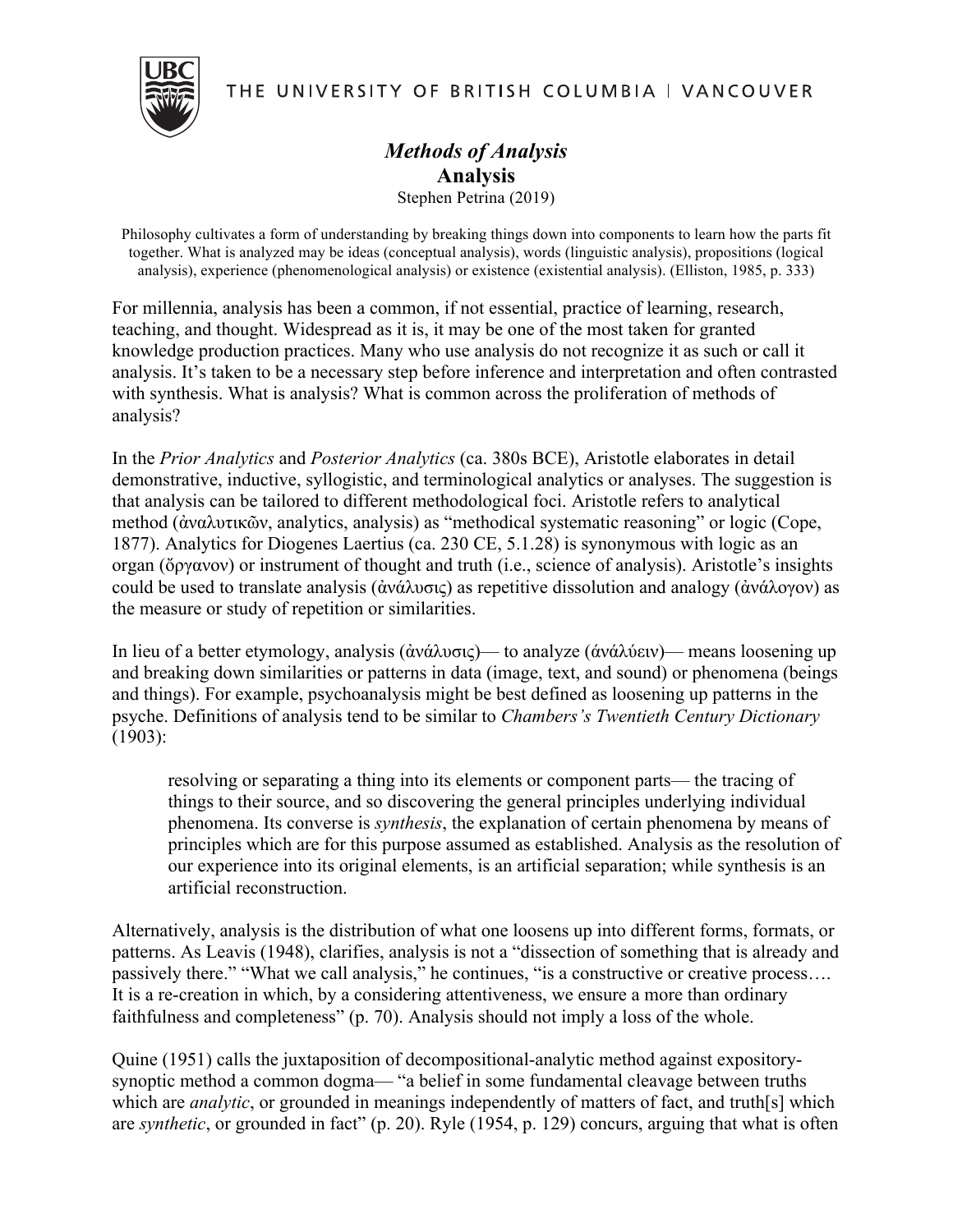called analytic is actually synoptic. Others, such as Cassidy (1983), maintain distinctions: "In *all* disciplines of the university which have intellectual content there are practiced three kinds of activities: analysis, synthesis, and reduction to practice" (p. 389). He differentiates synthesis as "finding connections between the data made available by the analytical activity." These distinctions were problematic for nineteenth century psychology and remain so today. As James (1890) famously concluded:

The truth is that Experience is trained by *both* association and dissociation, and that psychology must be writ *both* in synthetic and in analytic terms…. Experience, from the very first, presents us with concreted objects, vaguely continuous with the rest of the world which envelops them in space and time, and potentially divisible into inward elements and parts. These objects we break asunder and reunite. (p. 487)

Analysis is "never a merely ratiocinative, calculating process of logical deduction and inference" (Carew, 2009, p. 110) yet nor in the practice of analysis can one elude a *ratio*. "Constant comparative analysis" (Glaser, 1965), which became *de rigueur* for qualitative research, simply reiterates a key cognitive process: analysis implies repetitive comparison (i.e., comparison of similarities) or discrimination and classification (Noyes, 1940, p. 501).

To analyze and analogize is to make something conformable *and* create an analogue or resemblance— "*relevant similarity*" (Brewer, 1996, p. 950). Greimas and Courtés (1979/1981, p. 159) pick up on this as they define interpretation as paraphrase. To analyze is to paraphrase inasmuch as to interpret is to paraphrase. It is often said that inference *and* interpretation begin with analysis. The equation, and often the process, here is:

## analysis  $\leftrightarrow$  analogy  $\leftrightarrow$  inference or interpretation

If, for Aristotle, analysis was a means of *judging* truth and its claims, through the nineteenth century analysis became a way of *making* truth and claims to that effect. Hall's (1894) declaration that "this is an age of synthesis," "the age of analysis is past," was obviously mistaken. Conceptual analysis and logical analysis were soon to be equated with philosophical method and psycho-analysis was verging on mass popularization. With the proliferation of about twenty additional methods of analysis through the twentieth century, subsequent commentators could rightfully claim that theirs was the age of analysis (Beran, 1983; Moody, 1963). White's (1955) observation was accurate: "the twentieth century has witnessed a great preoccupation with analysis as opposed to the large, synthetic, system-building of some other periods" (p. ix). Critics and champions of synthesis and synoptic analysis reduced this to analysism.

Analyticism, analytism, and analysism refer on one hand to a theory that knowledge derives from object divisibility and on the other to an obsession with analysis and resultant proliferation. In the 1950s, a symptom of analysism was coined "analysis paralysis," wherein one is arrested in analysis with diminishing returns and made immobile. Since the early 1800s, methods of analysis, such as logical analysis, metaphysical analysis, conceptual analysis, and experiential analysis, proliferated. Although there are commonalties to the practice of analysis over time and across objects, the practice has proven to be quite customizable. Logic, metaphysics, and existentialism or concepts, experiences, and the psychic have tailored or specialized analysis over time. Logic, for some reason, demanded logical analysis and concepts somehow demanded conceptual analysis. Where does this leave analysis, *sans* adjective or qualifier?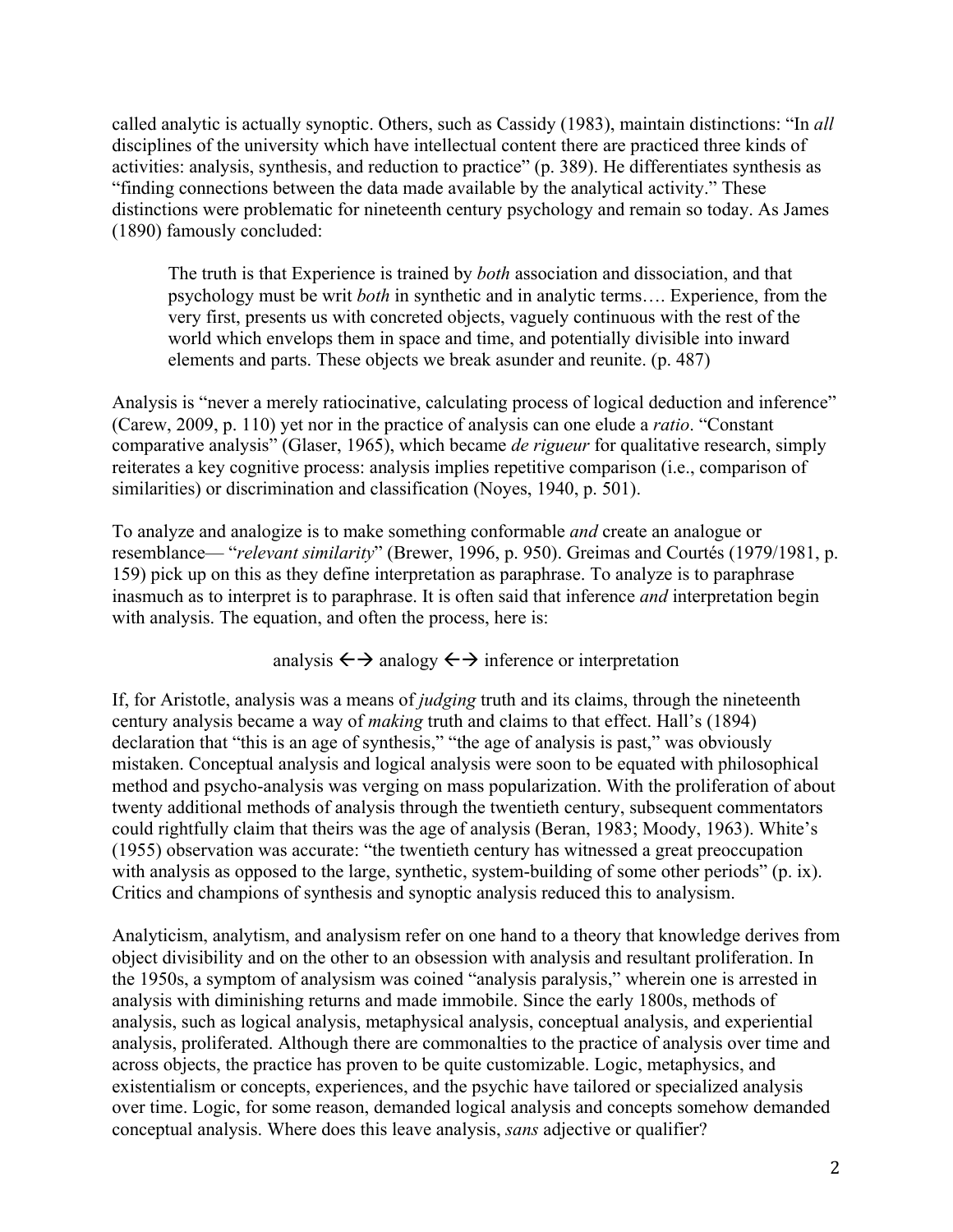## 1. What is analysis?

- a. Cope (1877): resolving the objects of knowledge into their ultimate elements, to discover their causes.
- b. Eastwood (1919, p. 416): In order to get the full truth about anything we must regard it in relation to the whole of everything. "Isolate a thing from its relations," said Dr. Edward Caird, "and try to assert it by itself, you find it has negated itself as well as its relations." The thing in itself is nothing.... [Analysis] then, is not an effort to resolve a thing into separate parts, each of which are relatively simple, but an attempt to see the thing in all its intrinsic relations to the whole of which it forms a part.
- c. Noyes (1940, p. 501): Analysis is the process of breaking down the data into their constituent elements, which thereby become new data. The individual datum at one level becomes analyzed into a com- pound of unlike data at the next lower level…. analysis is also classification— the breaking down of the whole into classes or parts.
	- i. (p. 502): If, then, analysis includes both putting likes together and separating unlikes— that is, classification— what is synthesis? If the dividing of unlikes has as its necessary obverse the grouping of likes, why use two terms for what are merely the two aspects of a single process? Evidently that is not the distinction which the names analysis and synthesis are intended to convey. We have said that analysis is the breaking down of data. By that we suggest that analysis is a matter of direction. It is starting with wholes and breaking them down into parts which are heterogeneous in some respect among themselves and homogeneous in that respect within themselves. It is classification of the broader into the narrower. In the hierarchy of classifications it works from the higher to the lower. So examined, synthesis turns out to be merely classification in the opposite direction-from the narrower to the broader, from the hierarchically lower to the higher, the combining of hitherto isolated parts into new wholes.' If analysis is dividing one into one third and two thirds, which are unlikes, synthesis is "putting two and two [likes] together."
- d. Leavis (1948, p. 70): Analysis is not a dissection of something that is already and passively there. What we call analysis is, of course, a constructive or creative process.... It is a recreation in which, by a considering attentiveness, we ensure a more than ordinary faithfulness and completeness.
- e. Ryle (1954, p. 129): What is often, though not very helpfully, described as 'the analysis of concepts', is rather an operation—if you like a 'synoptic' operation—of working out the parities and the disparities of reasoning between arguments hinging on the concepts of one conceptual apparatus and arguments hinging on those of another. The need to undertake such operations first makes itself felt only when some dilemma shows its horns.
- f. Stevenson (1958, p. 42): An analysis normally attempts to disclose unsuspected complexities; and for the present sense we may be tempted to say that the complexities are somehow secretly present in "the" experience that we have of a [phenomenon or] work... [An analyst] can, to be sure, attempt to tell us about the felt aspects (which are in no sense "hidden" from him [her or them], however hard they may be to name) of a complex experience; but that is not an analysis in the sense I have defined and is best referred to, in general, not as an "analysis" but rather as a "description" of experience, or as an "introspective report" about it.
- g. Levi-Strauss (1969/1983, p. 5): The study of myths raises a methodological problem, in that it cannot be carried out according to the Cartesian principle of breaking down the difficulty into as many parts as may be necessary for finding the solution. There is no real end to mythological analysis, no hidden unity to be grasped once the breaking-down process has been completed. Themes can be split up *ad infinitum*. Just when you think you have disentangled and separated them, you realize that they are knitting together again in response to the operation of unexpected affinities.
- h. Geertz (1973, p. 9): Analysis, then, is sorting out the structures of signification— what Ryle called established codes, a somewhat misleading expression, for it makes the enterprise sound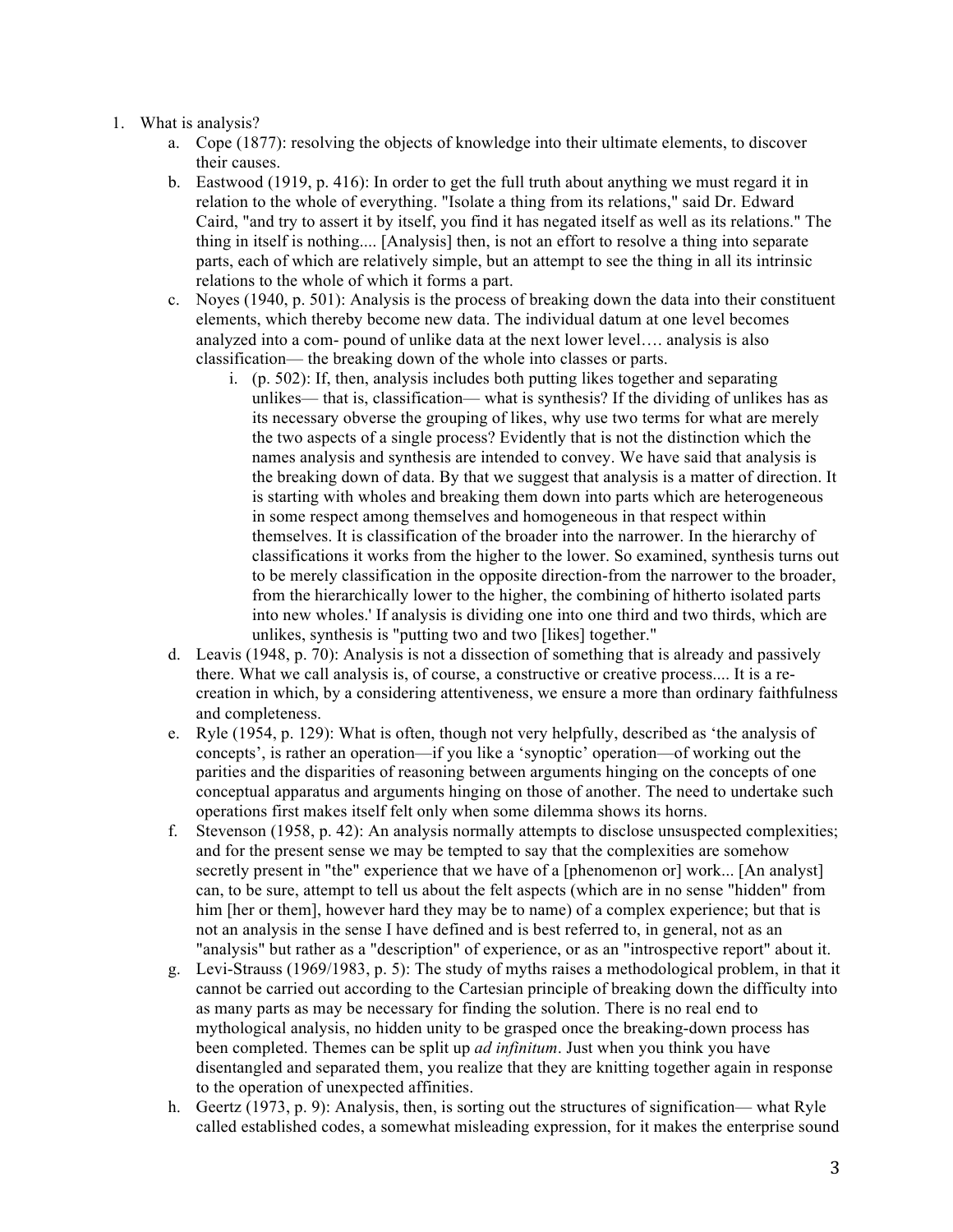too much like that of the cipher clerk when it is much more like that of the literary critic and determining their social ground and import.

- i. Cassidy (1983, p. 389): In *all* disciplines of the university which have intellectual content there are practiced three kinds of activities: analysis, synthesis, and reduction to practice. *Analysis* is the activity of gathering data, describing things as they are, collecting and recording instances, making lists, and so on. Now an intelligent person cannot go very far in this kind of activity before he begins to see patterns in his data, likenesses in his descriptions, similarities among the separate instances. As this occurs, the essentially analytical activity goes over into a synthetic one. *Synthesis* is the activity of finding connections between the data made available by the analytical activity, making hypotheses and theories, and developing laws. In short, synthetic activity is a generalizing activity. It involves abstraction, for the general statement is at a higher level of abstraction than the many single instances on which it is based.
- j. Page (1985, p. 61): [In Aristotle's *Metaphysics*] the synthesis or compositeness implied by the term suggests the analysis of things into components (τά ενυπάρχοντα) or elements (τά στοιχεία).
- k. Handler (1985, p. 174): [Analysis] aims to break down the complex phenomena of experience into their constituent parts in order to understand the relations between those parts, and to achieve a new and more profound understanding of the whole. There is a sense in which all interpretation involves analysis, for interpreters must take in a text as it presents itself to them, then decompose it in order to discuss what the significant units are, what they mean, how they relate to one another, and how they contribute to the whole text. Such a project is relevant to the interpretation of social 'texts' as well: presumably fieldworkers experience what seems to them to be a seamless social reality, which they ultimately must analyze into meaningful components.
- l. Bong (2007, p. 267): Data analysis is at once conceptual and organisational, interpretive as well as mechanical. Coding for expedient retrieval (of categories) and theory building (relationship among categories) involves the pragmatics of breaking down or dissecting one's data into manageable and meaningful analytical units.
- 2. Analysis v Synthesis
	- a. Google Books, Ngram, 1800-2000



## 3. Conceptual History

- a. Aristotle
	- i. *Metaphysics*, *G*.3, *Z*.12, *Rhetoric*, 4.5/1359b10
	- ii. Only rarely do translators and commentators of Aristotle render ἀναλυτικῶν (ἀναλυτικός) as anything more than analytics. Worse, some translate Aristotle's use of xἀναλυτικῶν as referring to *The Analytics* (i.e., *Prior Analytics* & *Posterior Analytics*, ca. 380s BCE). The *Liddell-Scott-Jones Greek-English Lexicon* (*LSJ*) is no help here.
	- iii. In the *Vocabulary of Philosophy*, Fleming (1890) says that yes, *Τὰ Αναλυτικά* is the "title given to a portion of the *Organon*, the logical treatises of Aristotle." But he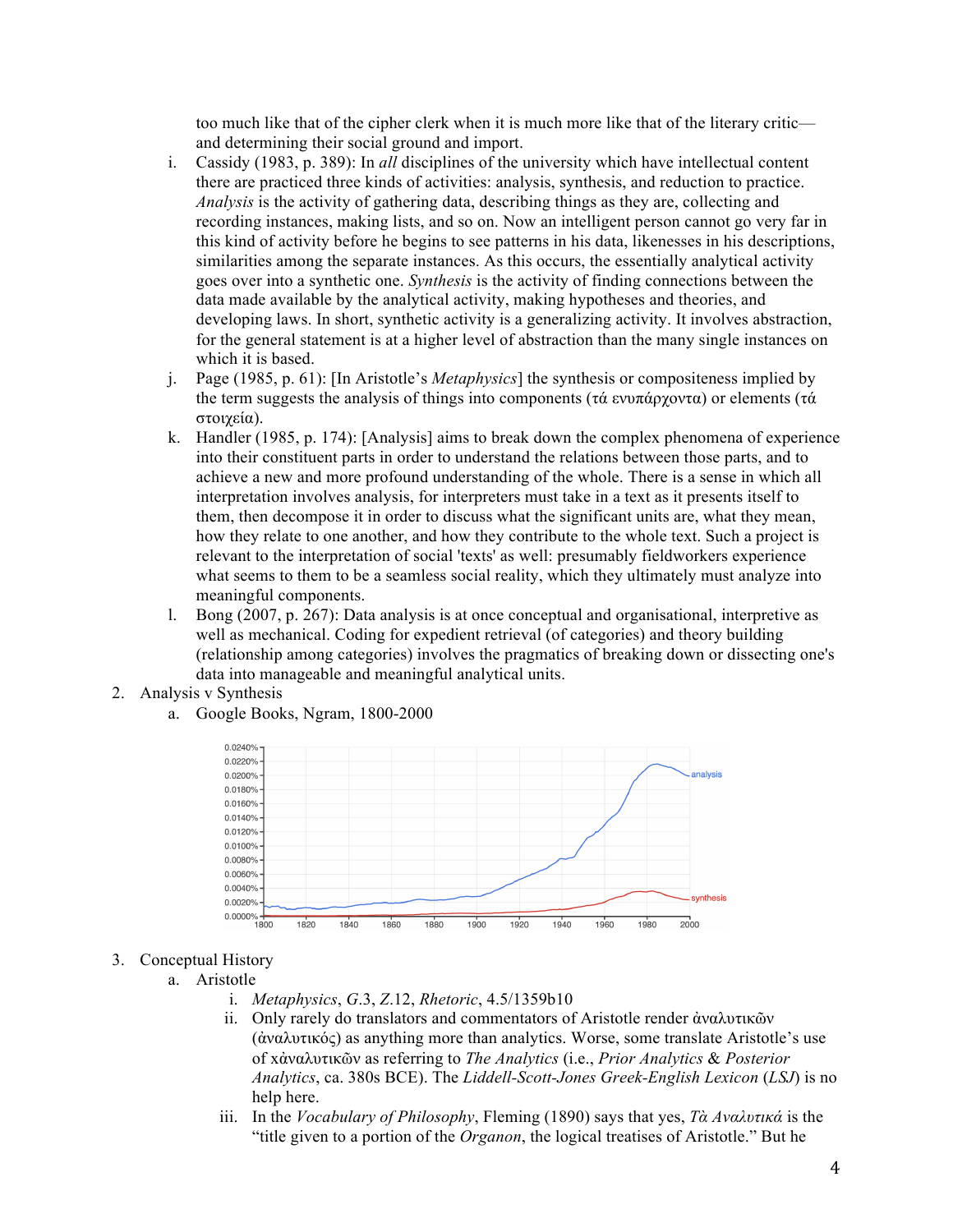clarifies, "it does not appear that Aristotle gave this title to the *Prior* and *Posterior Analytics* when the books were written…. The title *τὰ ἀναλυτικά* was afterwards applied to the books now bearing the name, which treat of the analysis of thought, the Prior dealing with the syllogism, the Posterior with proof and the conditions of knowledge" (p. 22). The title was given to the works much later, by the Peripatetics (322 BCE-200 CE) and others, such as Diogenes Laertius (ca. 230).

- 1. Nevertheless, Fleming (1890) falls into the verbatim or 'literal translation' trap: Twice, however, in the *Metaphysics* he uses the term *ἀναλυτικά* as applicable to the division of logic involved. Once (*Metaph*., IV. 3) he charges some philosophers with ignorance of analytics, alleging that they hold their position *δι᾽ ἀπαιδευσὶαν τῶν ἀναλυτικῶν*. And, more directly, referring to his own Logical Treatises, he says (*Metaph*., VII. 12) that no statement has been made concerning definition in the Analytics, *ἐφ᾽ ὁσον ἐν τοῑς ἀναλυτικῑς περὶ ὁρισµοῡ µὴ ἐίρηταν*.
- iv. Cope's (1877) note on *Rhetoric* (4.5/1359b10) is important: ἀναλυτικῶς, opposed to λογικῶς (which is equivalent to διαλεκτικῶς, Waitz on *Anal. Post*. 82 b 35, p. 353, Poste, u. s., p. 19), properly implies scientific demonstration; and 'analytical' reasoning follows that method: see *Anal. Post*. I 22, 84 a 7 seq. It is there said to be exercised ἐν ταῖς ἀποδεικτικαῖς ἐπιστήμαις...ή μὲν γὰρ ἀπόδειξίς ἐστι τῶν ὅσα ὑπάρχει καθ᾽ αὑτὰ τοῖς πράγµασιν. On 'Analytics' comp. Trendel. *El. Log. Arist*. p. 47 sq. Waitz *Comm. ad Anal. Pr*. p. 366, 7. When Dialectics is here called an 'analytical' science, either 'analytical' stands for 'logical' in general (which is Mr Poste's view, l. c.), or else it represents and includes methodical systematic reasoning of all kinds, which proceeds by way of 'analysis', 'resolving' the objects of knowledge into their ultimate elements, to discover their causes (Trendelenburg, l. c.); and the latter is the explanation that I should prefer.
- b. Descartes
	- i. Reé (1975, p. 358): It is far from obvious, except in an a priori fantasy, that all analyses are going to yield the same simple elements. For one thing analysis can be applied to quite different sorts of things: matter, mental phenomena, propositions (scientific and mathematical) and problems ("*quaestiones*"). Descartes' view is at best misleading when he claims that all of these can be reduced to so-called simple natures. For confusion seems inevitable when he characterizes these sometimes as constituents ("objects"), sometimes as properties (e.g., being extended}, sometimes as Kantian-type categories (e.g., existence, unity).
- c. Martineau, *Essays, Philosophical and Theological* (1883, p. 273): Experience proceeds and intellect is trained, not by Association, but by *Dissociation*, not by reduction of pluralities of impression to one, but by the opening out of one into many; and a true psychological history must expound itself in analytic rather than synthetic terms.
- d. James, *Principles of Psychology* (1890, p. 487): The truth is that Experience is trained by *both* association and dissociation, and that psychology must be writ *both* in synthetic and in analytic terms…. Experience, from the very first, presents us with concreted objects, vaguely continuous with the rest of the world which envelops them in space and time, and potentially divisible into inward elements and parts. These objects we break asunder and reunite. We must treat them in both ways for our knowledge of them to grow; and it is hard to say, on the whole, which way preponderates.
	- i. (p. 287): Reasoning depends on the ability of the mind to break up the totality of the phenomenon reasoned about, into parts, and to pick out from among these the particular one which, in our given emergency [or interest, etc.], may lead to the proper conclusion.
- e. Lamprecht (1938, p. 75): the analysis of things into molecules, atoms and smaller particles is one of the credible conclusions of experimental science. But even if one may not deny the